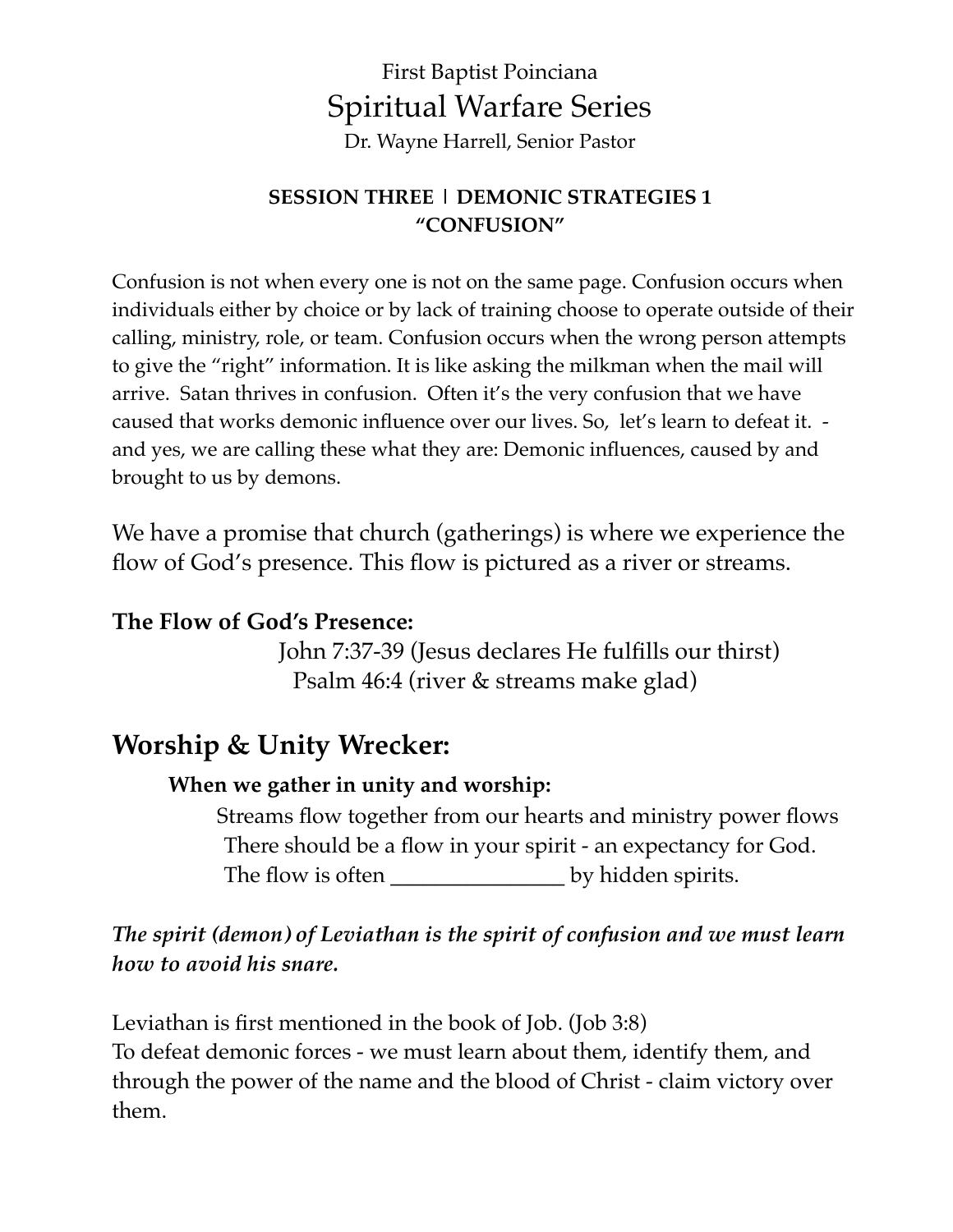# **Gain Insight:**

Job 41:1-6

We also see this demonic being in the book of Isaiah

Isaiah 27:1

Again, in the book of Psalms Psalms 104:26

- 1. This animal represents \_\_\_\_\_\_\_\_\_\_\_\_\_\_\_\_**.**
- 2. Leviathan is a giant spirit that \_\_\_\_\_\_\_\_\_\_\_\_\_\_\_\_\_ the flow of God's purpose, power, and prosperity in our lives, and when used through people, it blocks the unity and worship within a church body and gathering.
- 3. Leviathan literally means "to twist" it is the monster demonic force that twists everything to hinder the flow of God.
- 4. The Hebrew Lexicon says "the beast is not unlike a dragon or dinosaur, a beast that is hostile to God's people."

# **The Enemy from Inside:**

1. Leviathan and his characteristics are a picture of a large but hidden

\_\_\_\_\_\_\_\_\_\_\_\_\_\_\_\_ in the church that works to choke out the flow of God.

- 2. Job 41:1-9 gives us the image of this hidden demonic force.
	- 1. Formidable
	- 2. Frightening Spirit
	- 3. Not easily detected
	- 4. Not caught by normal means
	- 5. In the flesh, no human can do battle with him.

YOUR NOTES: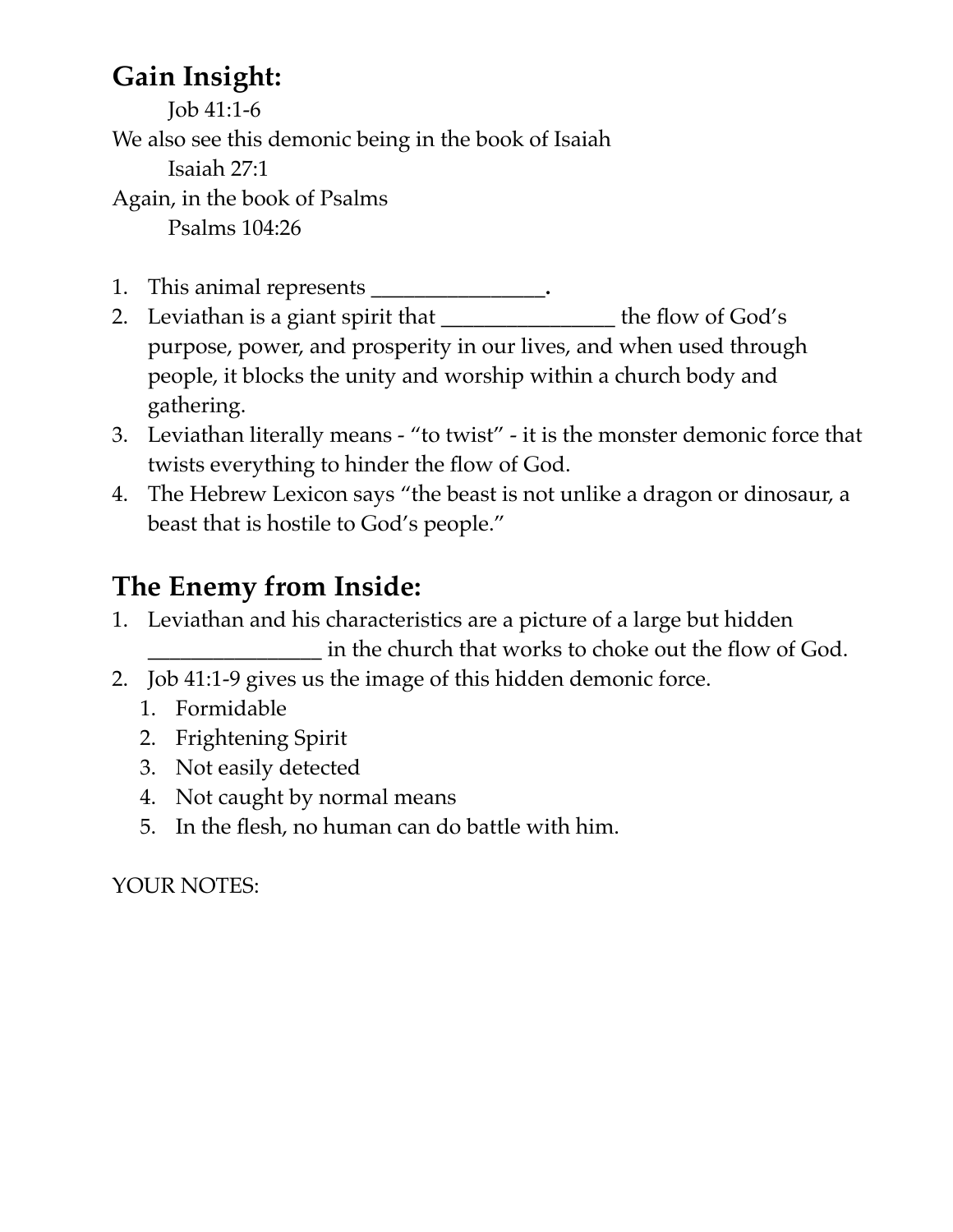# **THE NUMBER ONE ENEMY OF THE CHURCH:**

Why would Pastor Wayne go ahead and say that this particular demonic entanglement is the #1 enemy of the church. Let's look even closer:

- 1. He is \_\_\_\_\_\_\_\_\_\_\_\_\_\_\_. (...can you draw out...with a hook, or snare... with line"?)
- 2. He hides under the **\_\_\_\_\_\_\_\_\_\_\_\_\_\_\_\_**. Water in the Bible represents several things:
	- 1. The Word
	- 2. The Flow of God's Will
	- 3. The Mass of Humanity
- Leviathan tries to hide where the Word and the flow of God's Spirit are moving among people. We often don't see his work until many are hurt.
- He is hidden until God ultimately exposes the demonic work happening.

The other reason I (PW), say that Leviathan is the number one enemy of the church is because this is a demonic spirit that refuses to live in covenant.

## *When Someone is Affected by This Spirit, it destroys covenant relationships.*

- 1. Breaks up Marriages
- 2. Turns friend against friend
- 3. Twists business ventures
- 4. Breaks up (or attempts to) churches

If you can't get along with others, especially those in leadership over you you may be under attack from this particular demonic being. (Leviathan) Because Leviathan attaches to the pride, malice, bitterness, and mouth of the ones it attacks, it translates to an issue with those whom are over the one being attacked. **(Hebrews 13:17)**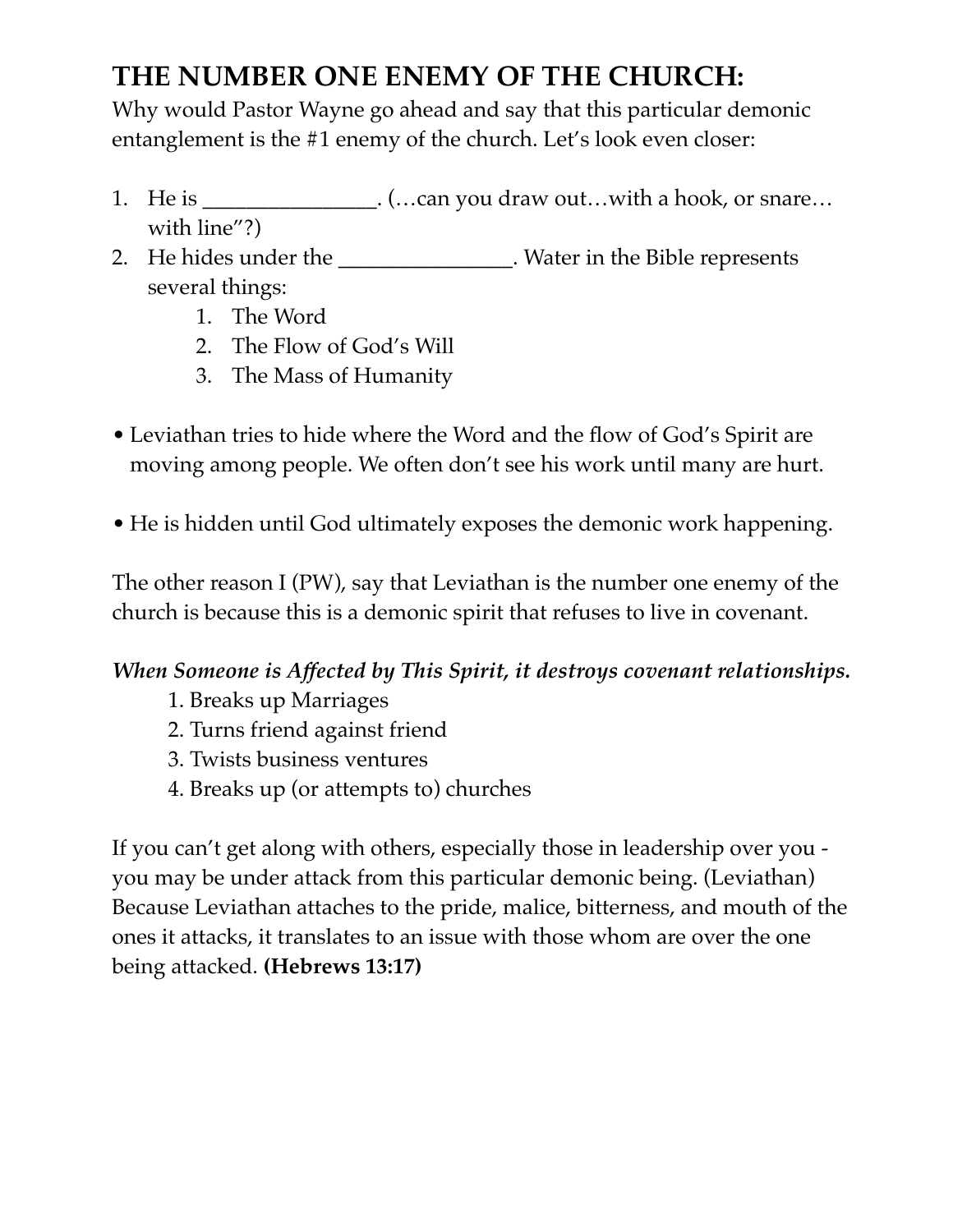### **MORE ON THE TROUBLE THIS DEMON CAUSES:**

- 1. He is the "twister of truth" Isaiah 27:1
- 2. Here is how this deceiving spirit operates:
	- 1. Something is said from the Word, and before you hear it, he twists it. You hear it wrong.
	- 2. Maybe you say something to your spouse about an issue meaning good, but before you know it all hell has literally broken out in the living room - Leviathan has twisted this in mid-air to cause conflict.
	- 3. A decision is made at church, and the leadership feels; after much prayer that this is the correct direction for the church, yet you find a certain person or persons with plenty more to say - this demonic force is at work. (Leviathan loves the gossiper as it creates division)
	- 4. Someone infected with Leviathan may simply twist what was said to cast doubt and cause division. (Adam & Eve)

### **He loves to do the TWIST -**

Getting between people and twisting ideas, words, and feelings He gets in the church and continues to TWIST. Satan knows exactly who to send this demon too, we must be ready.

## **The Demonic Spirit of Leviathan Twists:**

Marriage Family Roles God's Word Reality - to - Confusion

If the confusion of Leviathan is allowed to continue it will utterly destroy the move of God, and obliterate everything it touches. It creates the perfect environment for satan and other demons to move, function, and destroy lives, homes, reputations, and churches.

Leviathan also instills a spirit of **"fleeing"** in those he infects. Those that would say - "If it's not like this or that - I'll just quit" - If "I'm not in charge or in control, I am not interested" (Isaiah 27:1)